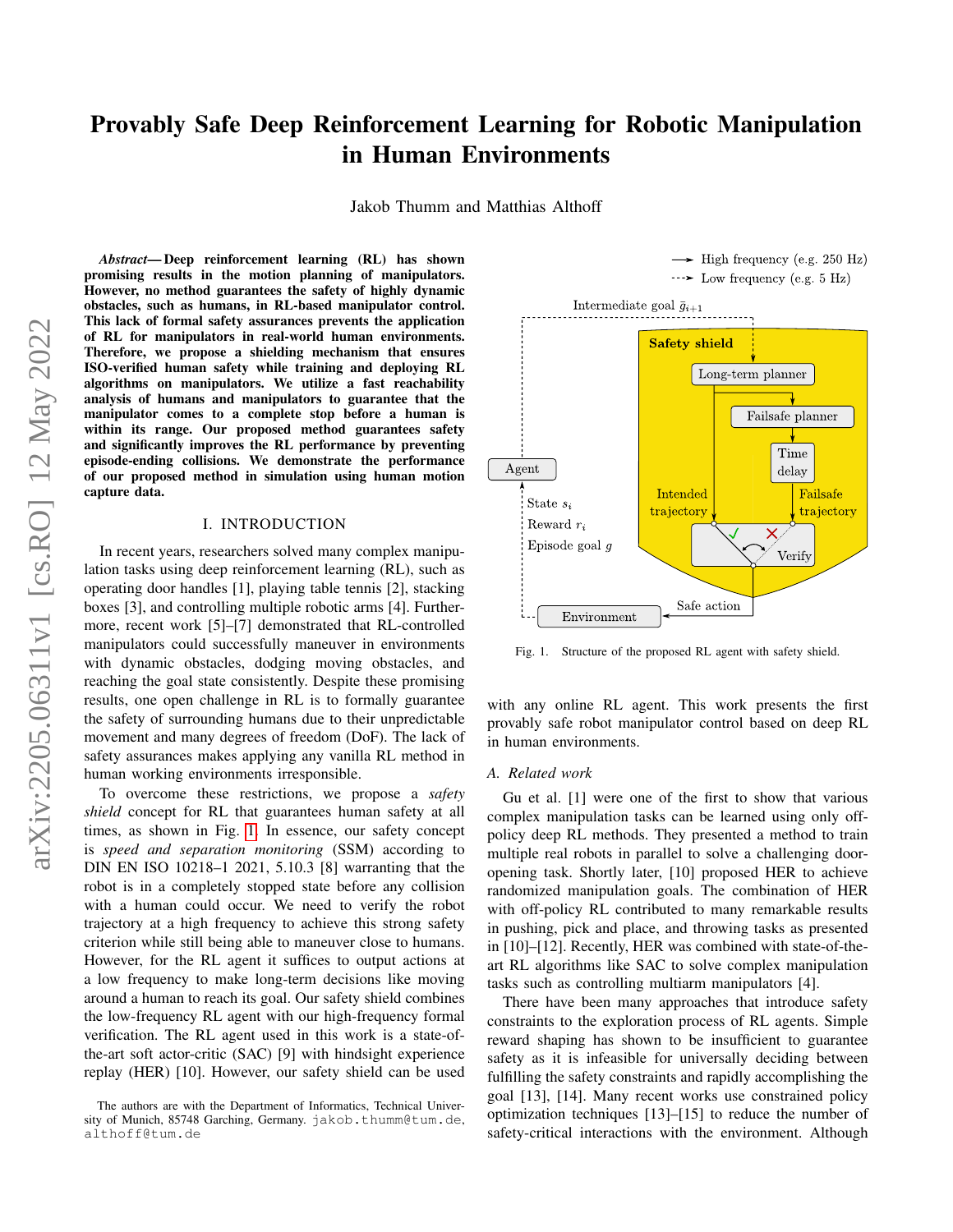some of these approaches show a very low number of safety constraint violations, none can warrant safety at all times.

In many scenarios, especially when interacting with humans, a very low chance of collision is still unacceptable. Therefore, recent works [6], [16]–[18] in the field of provably safe RL (often referred to as shielding, safety layers, sandboxing, or constraining bolts) focus on provable safety guarantees. The core idea of these methods is to ensure that only safe actions are sent to the environment. As a result, unsafe actions are either replaced with safe actions, projected to the safe action space, or entirely prevented by limiting the action space. Many provably safe RL approaches have been proposed for simple environments such as Atari games [19], grid worlds [20], [21], or board games [22]. Most notably, Hunt et al. [17] exhibited how safe endto-end learning from image data could be achieved in discrete action spaces. Unfortunately, these methods rely on a deterministic environment to assure safety, so they are not directly applicable to a complex task like human– robot collaboration or coexistence. For the use case of RL for manipulators, Pham et al. [6] proposed a differentiable safety layer (OptLayer) that projects any unsafe action to the closest safe action that satisfies the given constraints. Despite promising results, this method comes with two flaws. First, the OptLayer is only formally correct if the constraints of the underlying quadratic program are precisely fulfilled, and the optimizer finds an exact solution in the given time. Second, it is difficult to formalize the safety constraints for unknown and complex human motions. The reachable set-based safety layer of [16] provides formal safety for autonomous driving highway scenarios by masking out all nonsafe actions. Training an RL agent with this safety layer leads to faster convergence while all collisions can be avoided. This method was designed for a discrete action space and is therefore not directly transferable to the manipulator application. The approach closest to ours is the reachability-based trajectory safeguard of [18]. They use reachability analysis to predict if the agent could collide with static obstacles on the current trajectory and replan a safe trajectory if necessary. However, this approach is only designed and tested for static environments.

# *B. Contributions*

We present a novel safety shield<sup>[1](#page-1-0)</sup> that replaces unsafe actions from the agent with provably safe actions from a high-frequency safe trajectory planner (failsafe planner). To the best of our knowledge, our method is the first safety measure for RL that provides provable safety for continuous action spaces in high-dimensional state-spaces and hard-topredict dynamic environments. Our safety shield can easily be applied to a large variety of manipulation tasks. Compared to all previously mentioned provably safe RL approaches, we sample from the entire set of actions (instead of a safe subset) and check the safety of the current action during



Fig. 2. Simulation setup with the robot mounted on a desk and the human performing a task. The provided observations are listed on the right hand side.

<span id="page-1-2"></span>execution at high frequency. This allows for quick reactions to highly dynamic human motion. To summarize, our safety shield guarantees that the robot stops before a collision with a human could occur while still allowing the maximal freedom of movement under the given safety constraints.

# *C. Article structure*

Section [II](#page-1-1) summarizes our problem and presents the RL basics and notation used in the article. Next, Section [III](#page-2-0) presents our proposed safety shield and RL agent. We then discuss the experimental setup and results in Section [IV](#page-4-0) and present our conclusion in Section [V.](#page-5-0)

# II. PRELIMINARIES

#### <span id="page-1-1"></span>*A. Problem statement*

In our RL setting, a six DoF modular robot, as described in [23], is mounted on a working table, where a human repeatedly performs a task. In each episode, the agent has to reach a randomized goal joint position, further referred to as *episode goal* g, from a fixed initial position and evade the human. We only consider episode goals that are collision-free with the static environment. This paper aims to provide formal safety guarantees for nearby humans with unknown motion behavior while consistently reaching the goal. Hereby, the RL agent receives the following observations: the current joint position and velocity, episode goal, current Cartesian end-effector position, and the relative Cartesian positions of the human wrists and head in relation to the end-effector. Since the only static obstacle in our scene is the table, we do not add static obstacle information to the observation space. Fig. [2](#page-1-2) shows our setup and illustrates the observations.

# *B. RL*

For RL, we use the notation in [9] and consider the Markov decision process defined by the tuple  $(S, \mathcal{A}, p, r)$ with both continuous state space  $S$  and action space  $A$ . For simplicity, we assume the state to be fully observable. The transition function  $p : S \times S \times A \rightarrow \mathbb{R}$  denotes the probability density function of reaching the next state  $s_{i+1}$ 

<span id="page-1-0"></span> $1$ Our code and models are publicly available at [https://github.](https://github.com/JakobThumm/safe_rl_manipulators) [com/JakobThumm/safe\\_rl\\_manipulators](https://github.com/JakobThumm/safe_rl_manipulators).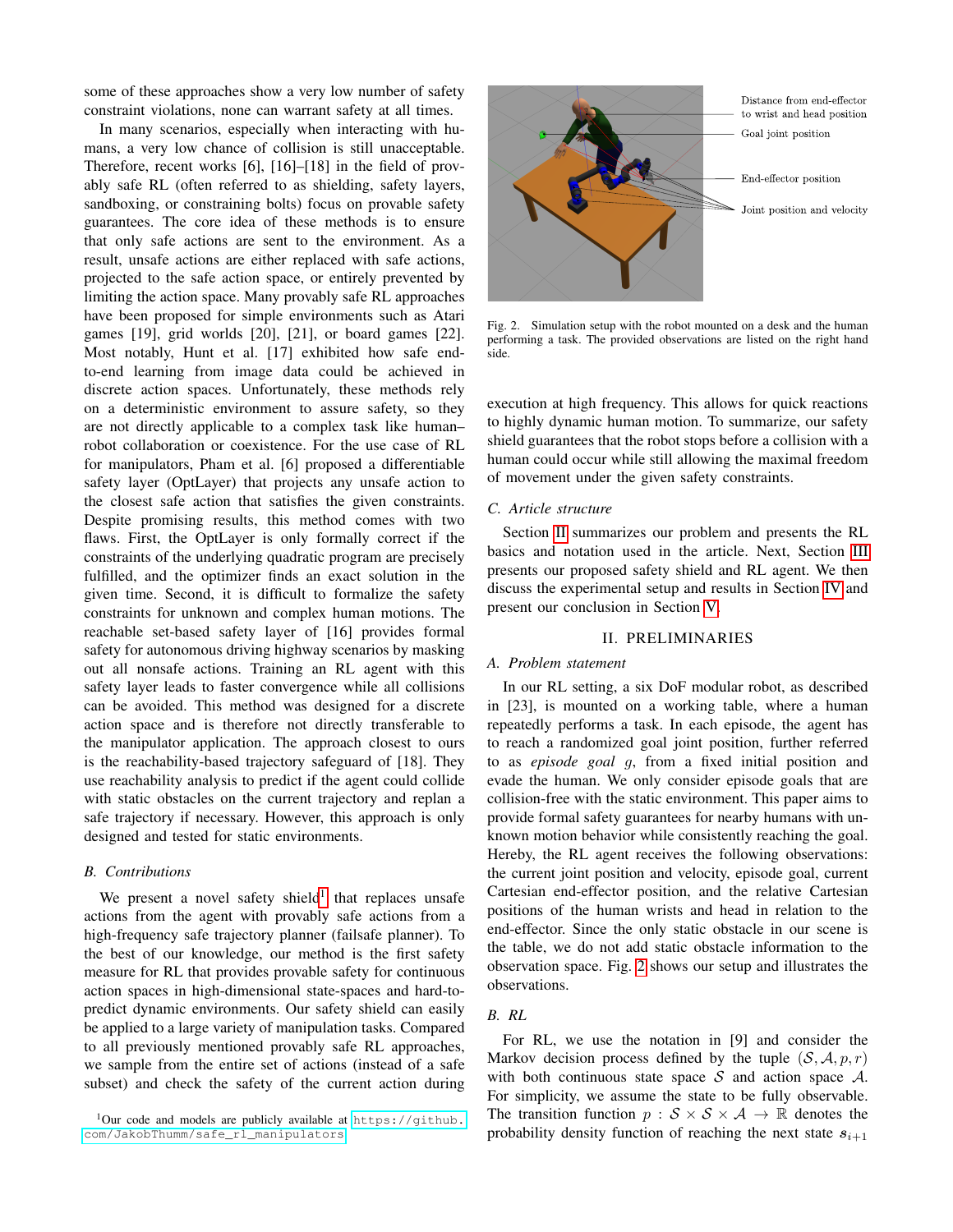

<span id="page-2-1"></span>Fig. 3. Illustration of intended and failsafe trajectories. In time steps  $t_0 \ldots t_2$ , the intermediate goal for the intended trajectories is  $\bar{g}_i$ . Before time step  $t_0$ , a failsafe trajectory is calculated for time step  $t_1$ . In between  $t_0$  and  $t_1$ , an intended trajectory for  $t_1$  followed by a failsafe trajectory for  $t_2$  is calculated. The intended trajectory in  $t_1$  is not safe, therefore the robot executes the failsafe trajectory. A new intended trajectory for  $t_2$  followed by a failsafe trajectory for  $t_3$  is calculated during execution of the failsafe trajectory between  $t_1$  and  $t_2$ . At  $t_2$ , the intended trajectory is verified as safe and can be followed. Before the trajectory calculation for  $t_3$ , the agent outputs a new intermediate goal  $\bar{g}_{i+1}$ , so that the new intended trajectory is calculated from  $t_3$  to  $\bar{g}_{i+1}$ . Since the intended trajectory to  $\bar{g}_{i+1}$  is not verified as safe at  $t_3$ , the robot follows the previous failsafe trajectory. A new intended trajectory from  $t_4$  to  $\bar{g}_{i+1}$  is calulated followed by a failsafe trajectory. This intended trajectory is safe, so that the robot switches to it.

when choosing action  $a_i$  in state  $s_i$ . After each transition, the agent receives a reward from the environment according to the reward function  $r : S \times A \rightarrow \mathbb{R}$ . The agent learns a stochastic policy  $\pi(a_i|s_i)$  for action  $a_i$  given state  $s_i$ .

The optimal policy is learned using the online off-policy SAC algorithm first presented in [9]. Our specific implementation extends the spinningup [24] version of SAC with HER and is further described in Section [III-B.](#page-3-0) The goal of SAC is to automatically balance exploration and exploitation by maximizing the accumulated reward and the information content of the policy function. Therefore, the entropy  $H$ (see e.g. [25, Eq. 4.2]) of the policy is used as part of the optimization objective (from [9, Eq. 1])

$$
J(\pi) = \sum_{t=0}^{T} \mathbb{E}_{(\mathbf{s}_i, \mathbf{a}_i) \sim \rho_{\pi}} \left[ r(\mathbf{s}_i, \mathbf{a}_i) + \alpha \mathcal{H}(\pi(\cdot \mid \mathbf{s}_i)) \right]. \tag{1}
$$

In many robotic applications, one encounters the problem of sparse rewards, where the agent needs to get to a random and hard-to-reach goal. If the agent rarely reaches the goal, almost no transitions with goal encounters are added to the replay buffer. In order to create more of these goal transitions, [10] proposed HER with the idea to sample additional transitions with fictional goals, where the goal  $g$  of an episode is added to state  $s_i$ , written as  $s_i||g$ . The goal-conditioned transition tuples can be written as  $(s_i||g, a_i, r_i, s_{i+1}||g)$ . For each transition, additional fictional episode goals  $\tilde{g}^h$ ,  $h =$ 1...  $k_{\text{HER}}$  are created from states that were actually reached in the episode of the transition, leading to  $k_{\text{HER}}$  (in our case  $k_{\text{HER}} = 4$ ) new transitions  $(s_i || \tilde{g}^h, a_i, \tilde{r}_i^h, s_{i+1} || \tilde{g}^h)$ . By sampling new goals from states that have actually been reached, many successful goal transitions are added. This method enables us to use a sparse reward, where  $r_i = 0$  if the goal was reached and  $r_i = -1$  otherwise. Since we terminate an episode if a collision occurs, e.g., the human walks into the stationary robot, a negative reward for collisions is not strictly necessary.

#### III. METHODOLOGY

#### <span id="page-2-0"></span>*A. Safety shield*

Our proposed safety shield is based on the provably safe trajectory planner, called *failsafe planner* in [26]. The shield functionality is illustrated in Fig. [1](#page-0-0) and further elaborated in this subsection. Please refer to [23], [26]–[28] for a more detailed description of the trajectory planning and verification process.

In our application, the actions of the RL agent are *intermediate goal* joint positions  $\bar{g}_i$ . These intermediate goals  $\bar{g}_i$ are not to be confused with the episode goal  $g$  or the fictional episode goals for HER  $\tilde{g}^h$ . In each episode, the agent outputs multiple intermediate goals  $\bar{g}_i$  to reach the single episode goal g. The HER goals  $\tilde{g}^h$  are only relevant for training the agent. Furthermore, we would like to emphasize that the RL agent outputs the intermediate goals at a lower frequency than our safety shield is operated. Each RL action is executed for a user-defined time interval  $\Delta T$ , or until all joints are within a small  $\epsilon$ -range of the intermediate goal. We refer to this as one *RL step* and use the index i. The user-defined time between two safety shield verification steps is  $\Delta t$  with  $\Delta t < \Delta T$  and the index k is used.

*a) Long-term and failsafe planning:* This paragraph describes the trajectory planning in our safety shield and is accompanied by a simplified example in Fig. [3.](#page-2-1) To reach the intermediate goal  $\bar{g}_i$ , we calculate an *intended trajectory* from the current joint state  $x_k$  to  $\bar{g}_i$  using a long-term planner. We guarantee that a failsafe trajectory always exists, which brings the robot to an inherently safe state, i.e., a full stop, because a dynamic obstacle can block the robot's path during the execution of this intended trajectory. Formal safety can now be guaranteed by induction, where it is assumed that the robot starts in a safe state (stopped). The first intended trajectory is executed starting from  $t_0$  if no collision with a human is possible between  $t_0$  and  $t_1$  and if a collision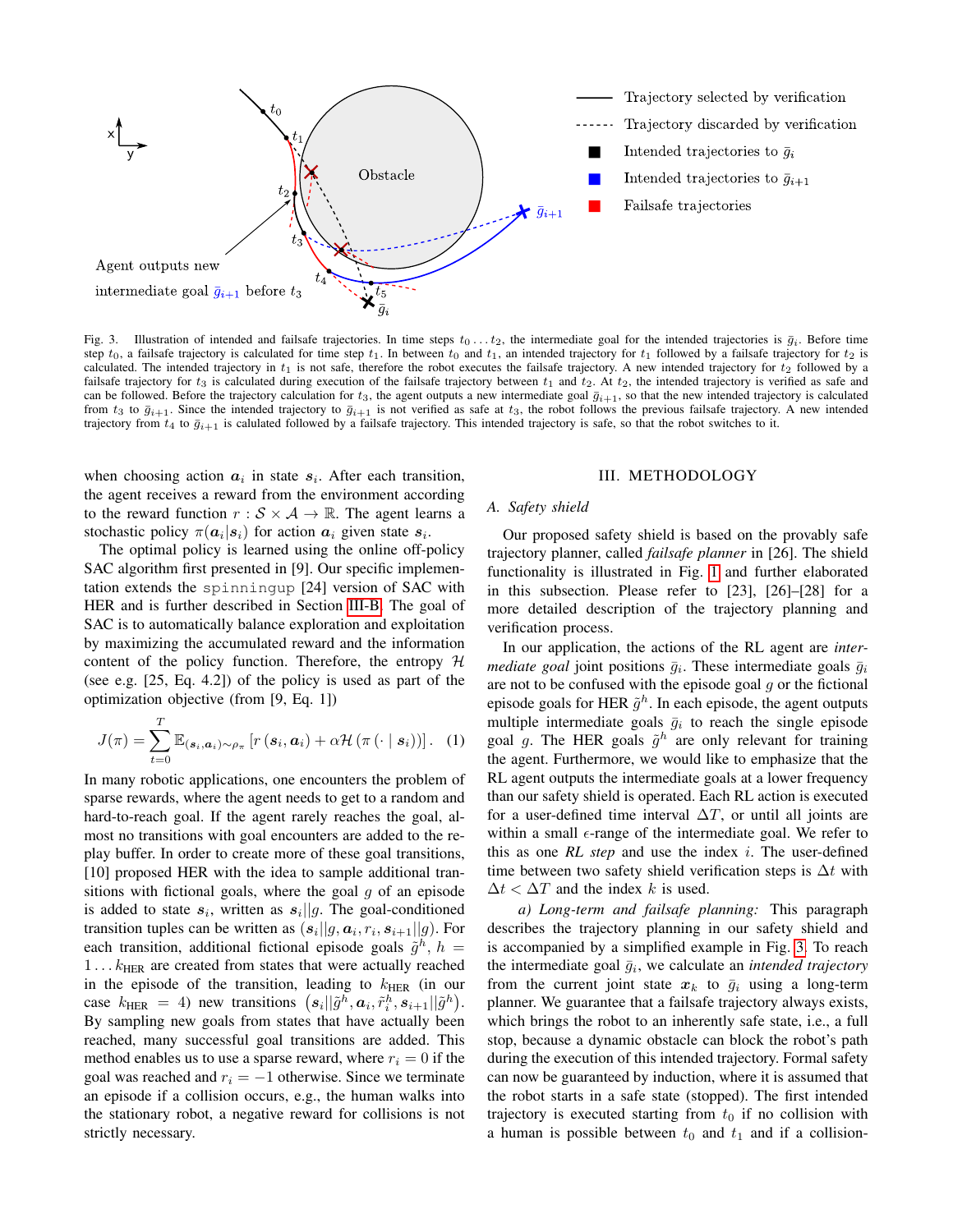free failsafe trajectory exists starting from  $t_1$ . During the execution of a trajectory between  $t_k$  and  $t_{k+1}$ , we calculate a failsafe trajectory starting from  $t_{k+2}$ . If this failsafe trajectory cannot be verified as safe, we execute the previously verified failsafe trajectory starting from  $t_{k+1}$ . Since each failsafe trajectory ends in a safe state, we can guarantee safety for an infinite time horizon. Similarly, one time step of the intended trajectory between  $t_k$  and  $t_{k+1}$  is only executed if it is verified as safe; otherwise, the failsafe trajectory is executed. In each time step, a new intended and failsafe trajectory is planned.

In our RL scenario, the agent repeatedly updates the intermediate goal. If there is a new intermediate goal  $\bar{g}_{i+1}$ at time step  $t_k$ , the intended trajectory is calculated from the state at time  $t_{k+1}$  to  $\bar{g}_{i+1}$ , and a new failsafe trajectory is calculated from the new intended trajectory starting at time  $t_{k+2}$ . If the new intended and failsafe trajectories can be verified as safe, the robot changes to the new intended trajectory. Otherwise, it follows the last verified failsafe trajectory at  $t_{k+1}$ .

*b) Adaption to manipulator control:* In our use case, the 3D trajectory planning can become computationally expensive, especially in regards to the high-frequency requirement. Therefore, we do not recompute the intended trajectory in every time step. Instead, we only compute intended trajectories for every new intermediate goal  $\bar{g}_{i+1}$ until an executable one is found and use velocity scaling for the failsafe trajectory as described in [26]. In short, a failsafe trajectory is path-consistent with the intended trajectory and ends in the complete stop of the robot. We use the synchronous *Type IV* online trajectory planner of [29] for the intended and the failsafe planner. Thus, the intended trajectory planning adheres to velocity, acceleration, and jerk limits  $(v_{\text{max}}^{\text{traj}}, \bar{a}_{\text{max}}^{\text{traj}}, \text{ and } j_{\text{max}}^{\text{traj}})$ , which are gentle for the manipulator joints. To achieve fast-braking, we increase the acceleration and jerk limits for the failsafe planning  $(a_{\text{max}}^{\text{failsafe}})$ and  $j_{\text{max}}^{\text{failsafe}}$  ) to the physical limits given by the robot manufacturer.

*c) Verification:* The trajectory verification is based on collision checking of the reachable sets of all possible human motions and the intended robot trajectory. It is assumed that no human joint moves faster than  $2 \text{ m/s}$  as defined in DIN EN ISO 13855:2010 [30], and all human joint positions are reliably measurable within a specified error bound, e.g., by using a motion capture system. The safety verification also works with other perception methods like light curtains, as presented in [31], but the robot's movement would become more conservative. The entire space a human can occupy within the time interval  $[t_k, t_{k+b}]$  is defined as the reachable occupancy Γ ([ $t_k, t_{k+b}$ ]), where b is the number of time steps needed to bring the robot to a complete stop, and is calculated using the task space approach presented in [23], [27].

The human and robot occupancies are modeled with capsules, as shown in Fig. [4,](#page-3-1) to achieve fast computation times. A capsule comprises a cylinder with half-spheres at both ends and is defined by a line segment  $l(p_1, p_2)$  with endpoints  $p_1$  and  $p_2$  and a radius r. The robot occupancy



<span id="page-3-1"></span>Fig. 4. Example of a human–robot capsule pair in collision.

is described as a set of capsules enclosing each robot link's movement between time  $t_k$  and  $t_{k+b}$ . Hereby, we follow the approach described in [26] to guarantee over approximitaion of the link occupancies. This approach assumes that the controller follows the desired trajectory exactly. If additionally deviation occurring due to low-level control should be considered, the approach presented in [31] can be used. A robot motion is verified as safe if no robot capsule intersects with any human capsule for all times before reaching the resting position.

#### <span id="page-3-0"></span>*B. Safe RL*

Our policy network has a tanh activation function for the output layer and thus outputs actions  $a_i$  =  $[a_i^0, a_i^1, \dots, a_i^N], a_i^n \in [-1, 1] \forall n \in 1 \dots N$  with N being the number of joints. We convert these actions to intermediate goal joint positions with  $q_{\bar{g},i+1}^n = q_i^n + a_i^n \Delta q_{\text{max}}$ , where  $q_i^n$ is the current position of joint n and  $\Delta q_{\text{max}}$  is the maximum joint position difference per RL step. In recent literature, it is more common to use the relative change in 3D position of the robot end-effector as action space and calculate  $q_{i+1}^n$ using inverse kinematics (e.g. in [3]) since it leads to a lower dimensional action space. However, we use joint positions as actions to have full control over each joint. Nevertheless, both approaches are equally compatible with our proposed safety shield. The choice of  $\Delta q_{\text{max}}$  depends on the maximum velocity of the robot  $v_{\text{max}}^{\text{traj}}$  and the execution time of each RL step  $\Delta T$ . Choosing  $\Delta q_{\text{max}} \geq v_{\text{max}}^{\text{traj}} \Delta T$  allows the agent to output a new action before the current action is finished. This is desirable because each trajectory ends in a stopped state and we do not want the robot to stop after each action. If the robot collides with the static environment in its intermediate goal, a new action is generated randomly with a uniform distribution over the entire action space until a collisionfree intermediate goal is determined. An alternative to this method is to project the unsafe action to the safe action space with respect to the static environment. However, this is nontrivial in the case of a high-dimensional manipulator.

In our training procedure, which is described in Algorithm [1,](#page-4-1) an episode is *done* if the episode goal is reached, the robot is in collision, or by timeout when the maximum number of RL steps  $T_{\text{max\_episode}}$  is reached. We consider the episode goal as reached, if  $|q_{i+1}^n - q_g^n| < \epsilon_g, \forall n \in$ 1... N, where  $q_{i+1}^n$  is the position of joint n after the environment step,  $q_g^n$  is the episode goal position of joint n, and  $\epsilon_q$  is a small user-defined tolerance for reaching the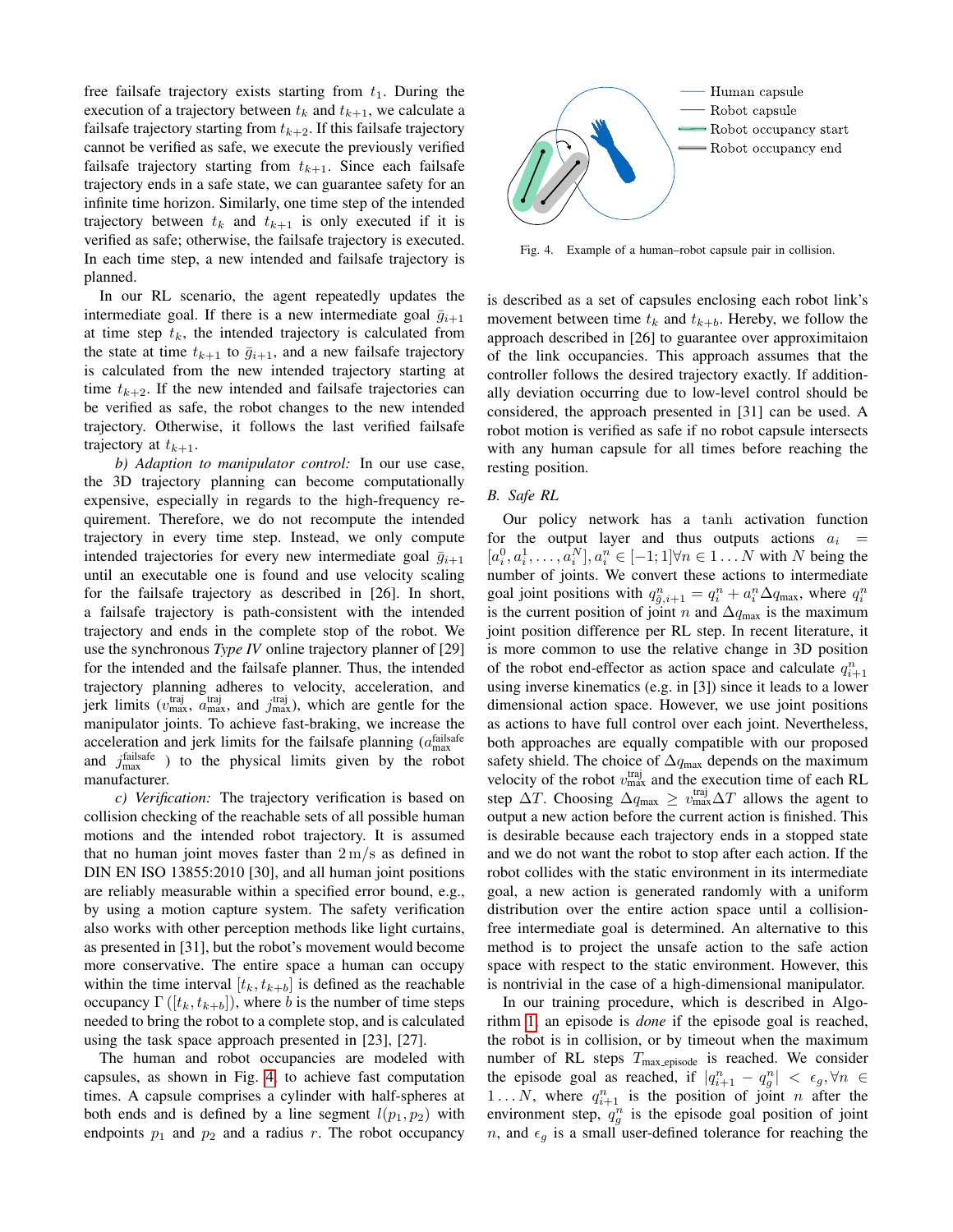<span id="page-4-4"></span><span id="page-4-3"></span><span id="page-4-2"></span>

|    | 1 Initialize:                                                                                                                         |  |  |  |  |  |
|----|---------------------------------------------------------------------------------------------------------------------------------------|--|--|--|--|--|
|    | soft actor-critic agent A                                                                                                             |  |  |  |  |  |
|    | environment E                                                                                                                         |  |  |  |  |  |
|    | replay buffer $R$ and local buffer $L$                                                                                                |  |  |  |  |  |
|    | $T_{\text{total}} \leftarrow 0, T_{\text{last\_update}} \leftarrow 0$                                                                 |  |  |  |  |  |
|    | randomly initialize weights of $\pi_b$                                                                                                |  |  |  |  |  |
| 2  | for $j \leftarrow 0$ to $n_{\text{epochs}}$ do                                                                                        |  |  |  |  |  |
| 3  | for $l \leftarrow 0$ to $n_{\text{episodes\_per\_epoch}}$ do                                                                          |  |  |  |  |  |
| 4  | reset $E$ and clear $L$ ;                                                                                                             |  |  |  |  |  |
| 5  | for $i \leftarrow 0$ to $t_{\text{max\_episode}}$ do                                                                                  |  |  |  |  |  |
| 6  | <b>if</b> $T_{\text{total}} \geq k_{\text{start\_steps}}$ then                                                                        |  |  |  |  |  |
| 7  | $a_i \leftarrow \pi_b(s_i  g);$                                                                                                       |  |  |  |  |  |
| 8  | else                                                                                                                                  |  |  |  |  |  |
| 9  | $a_i \leftarrow$ random action;                                                                                                       |  |  |  |  |  |
| 10 | $(s_{i+1}, r_i, done) \leftarrow \mathbf{E}.\mathsf{step}(a_i);$                                                                      |  |  |  |  |  |
| 11 | $L[i] \leftarrow (s_i  g, a_i, r_i, s_{i+1}  g);$                                                                                     |  |  |  |  |  |
| 12 | $T_{\text{total}} \leftarrow T_{\text{total}} + 1;$                                                                                   |  |  |  |  |  |
| 13 | if done then break;                                                                                                                   |  |  |  |  |  |
| 14 | $l_{episode} \leftarrow i;$                                                                                                           |  |  |  |  |  |
| 15 | for $i \leftarrow 0$ to $l_{episode} - 1$ do                                                                                          |  |  |  |  |  |
| 16 | $(s_i  g, a_i, r_i, s_{i+1}  g) \leftarrow L[i];$                                                                                     |  |  |  |  |  |
| 17 | <i>R</i> .store $(s_i  g, a_i, r_i, s_{i+1}  g);$                                                                                     |  |  |  |  |  |
| 18 | remaining_ids                                                                                                                         |  |  |  |  |  |
|    | $\leftarrow (i+1)\dots (l_{episode}-1);$                                                                                              |  |  |  |  |  |
| 19 | randomly select $k_{\text{HER}}$ random ids from                                                                                      |  |  |  |  |  |
|    | remaining_ids;                                                                                                                        |  |  |  |  |  |
| 20 | for id in random ids do                                                                                                               |  |  |  |  |  |
| 21 | $(s_{id}  g, \ldots) \leftarrow L [id];$                                                                                              |  |  |  |  |  |
| 22 | $\tilde{g} \leftarrow s_{id};$<br>$\tilde{r}_i \leftarrow \textbf{E}$ . Compute Reward $(s_{i+1}  \tilde{g})$ ;                       |  |  |  |  |  |
| 23 | $R.\text{store}(s_i  \tilde{g}, a_i, \tilde{r}_i, s_{i+1}  \tilde{g})$ ;                                                              |  |  |  |  |  |
| 24 |                                                                                                                                       |  |  |  |  |  |
| 25 | <b>if</b> $T_{\text{total}} \geq T_{\text{update} \_ \text{after}}$ and                                                               |  |  |  |  |  |
| 26 | $(T_{total} - T_{last.update}) \geq T_{update.every}$ then<br>for $m \leftarrow 0$ to $T_{\text{total}} - T_{\text{last\_update}}$ do |  |  |  |  |  |
| 27 | $A.Update(R.sample_batch());$                                                                                                         |  |  |  |  |  |
| 28 | $T_{\text{last\_update}} \leftarrow T_{\text{total}};$                                                                                |  |  |  |  |  |
|    |                                                                                                                                       |  |  |  |  |  |

<span id="page-4-8"></span><span id="page-4-7"></span><span id="page-4-6"></span><span id="page-4-1"></span>goal. At the beginning of each episode, the environment is reset (Algorithm [1](#page-4-1) Line [4\)](#page-4-2) by moving the robot back to its initial position and resetting the human animation. The action of a single RL step is executed in Line [10](#page-4-3) by the function  $\mathbf{E}.\text{step}(a_i)$ . To achieve a high exploration rate in the beginning of the training, we choose random actions instead of the policy for the first  $k_{\text{start\_\text{steps}}}$  RL steps (Line [6\)](#page-4-4). After each episode, HER samples are added to the replay buffer as described in Line [15](#page-4-5) to Line [24.](#page-4-6) The agent networks are first updated after  $T_{\text{update}.\text{after}}$  RL steps to improve exploration at the start of training and then every  $T_{\text{update\_every}}$  RL steps from Line [25](#page-4-7) to Line [27.](#page-4-8) All relevant hyperparameters for RL training and operation are given in Table [I.](#page-4-9)

### *C. Software structure*

Our software framework is based on Gazebo and ROS Noetic. The robot simulation uses the Open Dy-

TABLE I

| <b>HYPERPARAMETERS</b> |
|------------------------|
|                        |

<span id="page-4-9"></span>

| Parameter                          | Value                    | Parameter                         | Value    |
|------------------------------------|--------------------------|-----------------------------------|----------|
| $\Delta t$                         | $4 \,\mathrm{ms}$        | Hidden layers (all networks)      | 3        |
| $\wedge T$                         | $200 \,\mathrm{ms}$      | Hidden units per layer            | 64       |
| traj<br>$v_{\text{max}}$           | $2 \text{ rad/s}$        | Minibatch size                    | 128      |
| traj                               | $2 \text{ rad/s}^2$      | Replay buffer size                | $10^{6}$ |
| $a_{\rm max}$<br>traj.             |                          | Discount factor $\gamma$          | 0.99     |
| J <sub>max</sub>                   | $15 \,\mathrm{rad/s^3}$  | Entropy tradeoff $\alpha$         | 0.2      |
| $a_{\text{max}}^{\text{failsafe}}$ | $10 \,\mathrm{rad/s^2}$  | $k_{\text{start\_steps}}$         | 5000     |
| $j_{\rm max}^{\rm failsafe}$       | $400 \,\mathrm{rad/s^3}$ | $T_{\text{update}\_\text{after}}$ | 1000     |
| $\Delta q_{\rm max}$               | $0.4 \text{ rad}$        | $T_{\text{update\_every}}$        | 200      |
|                                    |                          | $n_{\rm epochs}$                  | 200      |
|                                    |                          | $n_{episodes\_per\_epoch}$        | 30       |

namics Engine (ODE) solver with a step size of  $1 \text{ ms}$ . We choose the ODE QuickStep method with 10 solver iterations. The safety shield is implemented in  $C++^2$  $C++^2$  to achieve fast calculation times with an average of 0.5 ms per verification step<sup>[3](#page-4-11)</sup>. With the safety shield operating at  $250 \text{ Hz}$ , our simulation runs roughly five times faster than real-time.

## IV. RESULTS

### <span id="page-4-5"></span><span id="page-4-0"></span>*A. Experimental setup*

We conduct two different experiments. In the first *randomized-goal experiment*, the episode goal is randomly and uniformly sampled over the entire joint space, and the start state is fixed with all joints at their zero position. Notably, the human may block the episode goal. For the second *human-evasion experiment*, we manually define the start and episode goal position so that the robot collides with the human if it takes the shortest path. The agent must learn to evade the human by taking a longer path or waiting until the human moves away from the table. In this scenario, the episode goal is only slightly randomized so that the human never blocks the goal state. The two experiments are also shown in our accompanying video<sup>[4](#page-4-12)</sup>.

For the simulation, the human motion is taken from real-world motion capture data provided by CMU<sup>[5](#page-4-13)</sup>. Currently, we are using animation  $62.01$ , containing a human walking to the working table, where they perform a wrenching action. This motion pattern is diverse and complex and can effectively validate our concept. To prevent overfitting to the motion data, we randomize the x- and y-position and start time of the human animation in each episode uniformly in the range of  $-0.2 \text{ m}$  to  $0.2 \text{ m}$  and  $0 \text{ s}$  to  $1 \text{ s}$ .

In all experiments, the maximum episode length is set to 100 RL steps per episode to give the robot adequate time to move around the human to any goal. Since an episode may end earlier due to collisions and successful goal achievements, the number of RL steps per episode varies.

<span id="page-4-10"></span><sup>2</sup>Part of our code is based on the open source reachability analysis tool SaRA (available at https://github.com/Sven-Schepp/SaRA) [32].

<span id="page-4-11"></span> $3$ Run on a ThinkPad P15 Gen 1 with an Intel(R) Core(TM) i7-10750H CPU and 32 GB DDR4 RAM.

<span id="page-4-12"></span><sup>4</sup>Available at https://youtu.be/Lzrs2HQUIOc

<span id="page-4-13"></span><sup>5</sup>Data publicly available at http://mocap.cs.cmu.edu/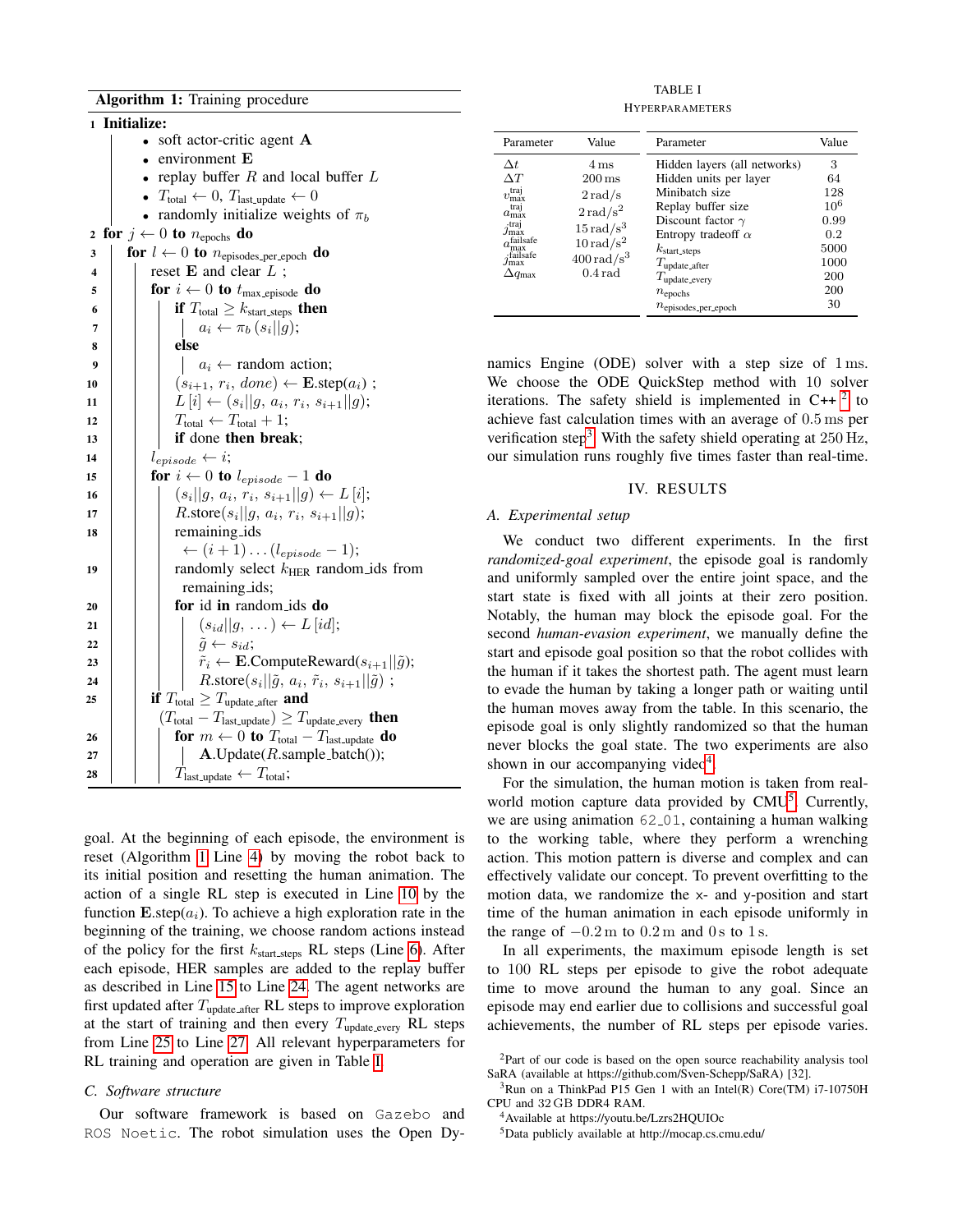<span id="page-5-3"></span><span id="page-5-2"></span>Randomized-goal experiment

<span id="page-5-1"></span>

<span id="page-5-4"></span>Fig. 5. Evaluation of the randomized-goal (upper row) and human-evasion (lower row) experiment. Figures (a) and (d) compare the rate of safety-critical collisions per episode of the baseline and the safe agent. The success rate of both experiments is displayed in (b) and (e). The reason for episode endings using the safe agent are displayed in (c) and (f). Hereby, a safe collision occurs when the human touches the stopped robot.

Each training consists of 200 epochs with 30 episodes per epoch, leading to a maximum of 600 000 RL steps.

#### *B. Randomized-goal experiment*

The following discussion refers to the agent trained excluding and including a safety shield as *baseline* and *safe agent*, respectively. We trained the baseline agent with the same hyperparameters as the safe agent to achieve good comparability. In order to improve the performance of the baseline agent, we also tried to operate it at higher frequencies (50 Hz and 250 Hz) and provide it with a high negative reward for collisions. Unfortunately, none of the measures lead to successful training improvements, so we omit these results. First, we want to highlight the results for completely randomized goal positions. The collision rate comparison in Fig. [5a](#page-5-1) with and without a safety shield clearly shows the advantage of our proposed method. The baseline agent causes a safety-critical collision in approximately 20 % of all episodes. Therefore, the baseline is too dangerous to be deployed in a real-world environment, especially at the beginning of the training. In contrast, the safety shield successfully prevents all safety-critical collisions. Both agents show a similar success rate in Fig. [5b.](#page-5-2) Interestingly, the baseline agent learns slightly faster than the safe agent despite its high collision rate. At the end of the training, both agents have approximately the same success rate of 65 %. Fig. [5c](#page-5-3) evaluates how the remaining 35 % of episodes end for the safe agent. Approximately  $10\%$  of episodes end in a safe collision caused by the static human animation walking into the stationary robot. The remaining 25 % of episodes ended by exceeding  $T_{\text{max}}$ <sub>episode</sub>. A manual investigation of the unsuccessful cases showed that most of the goals were not reachable because humans blocked the path to the goal.

#### <span id="page-5-5"></span>*C. Human-evasion experiment*

The human-evasion experiment highlights another advantage of our proposed method. Since the human blocks the optimal path, the baseline agent collides with the human in almost every episode in the first half of the training as shown in Fig. [5d.](#page-5-4) In the second half of training, the baseline agent learned to avoid collisions with the human more frequently, but still collides in approximately 25 % of all episodes. Again, our safety shield prevents all safety-critical collisions. Fig. [5e](#page-5-5) shows that the baseline agent cannot reach the goal because it does not learn how to evade the human. However, the safe agent learns to move around the human to reach the goal effectively.

# V. CONCLUSIONS

<span id="page-5-0"></span>Our results clearly show that our proposed safety shield is an effective method to avoid collisions with humans in the working environment. Contrary to existing RL methods for safe manipulator control, our safety shield provides formal safety guarantees in highly dynamic and prior unknown human environments. The human-evasion experiment also demonstrated that our safety shield could significantly impact the training success in scenarios with a high likelihood of a collision. We believe that our method enables the highlevel control of manipulators with RL agents in real-world human environments while providing the necessary safety guarantees to any human operator. Our subsequent goals are to refine the RL agent further and train it on a more complex set of real-world human motions. Finally, we plan to test our safe RL agent on actual robots and perform tasks in a human working environment.

# ACKNOWLEDGMENT

The authors gratefully acknowledge financial support by the Central Innovation Programme of the German Fed